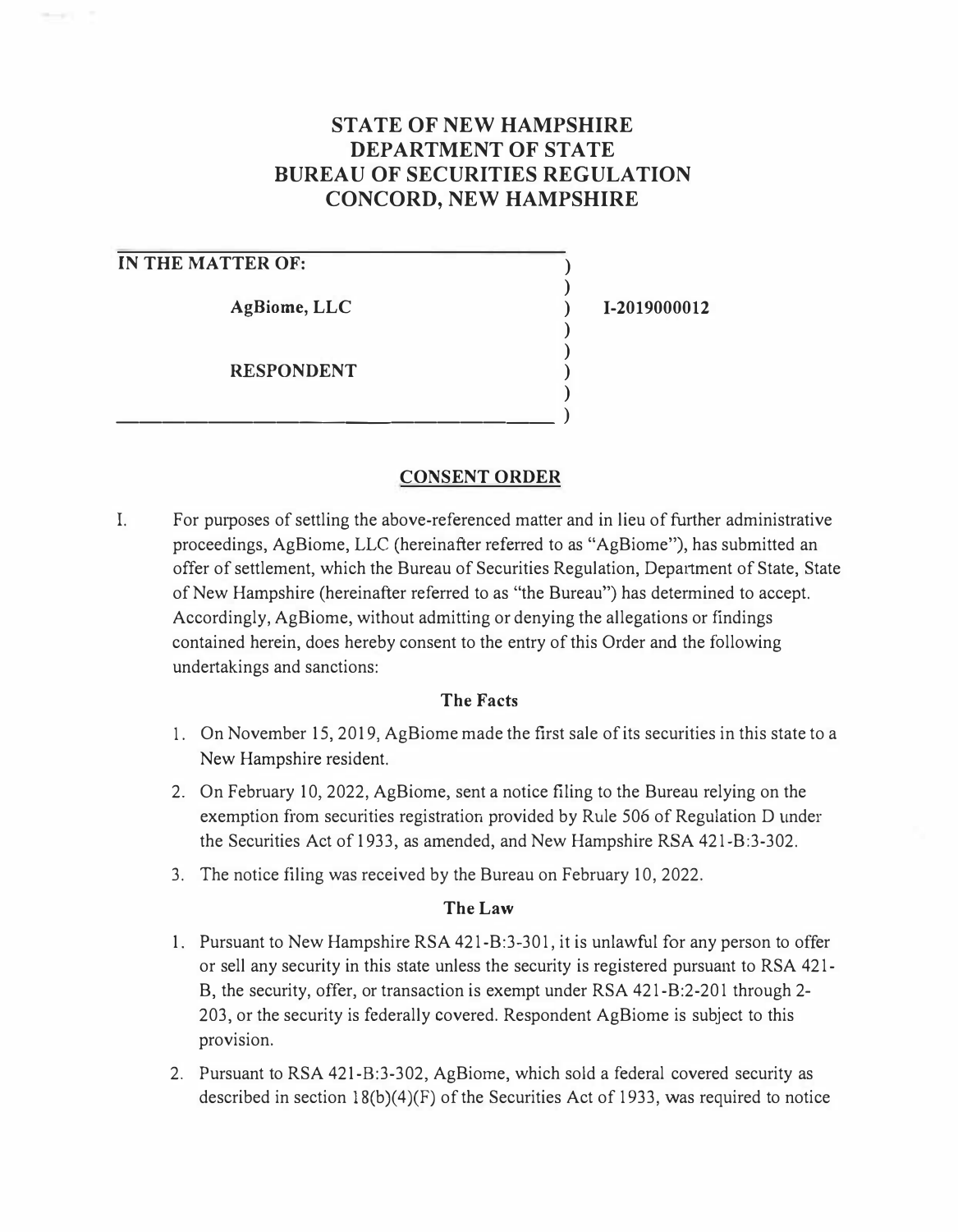file with the Bureau within fifteen (15) days of the first sale in New Hampshire yet, as outlined above, AgBiome filed its notice filing on February 10, 2022, more than one year after the first sale of covered securities in New Hampshire.

- 3. Pursuant to RSA 421-B:6-614(d)(2), any notice filing delinquent by more than one (1) year may be subject to the fines and penalties outlined in RSA 421-B:6-603, 6- 604, and 5-508. Respondent AgBiome is subject to this provision.
- II. In view of the foregoing, Respondent agrees to the following undertaking and sanctions:
	- 1. Respondent AgBiome agrees that that it has voluntarily consented to the entry of this Order and represents and avers that no employee or representative of the Bureau has made any promise, representation, or threat to induce its execution.
	- 2. Respondent AgBiome agrees to waive its right to an administrative hearing and any appeal therein under this chapter.
	- 3. Respondent AgBiome agrees that this Order is entered into for purpose of resolving only the matter as described herein. This Order shall have no collateral estoppel, res judicata or evidentiary effect in any other lawsuit, proceeding, or action, not described herein. Likewise, this Order shall not be construed to restrict the Bureau's right to initiate an administrative investigation or proceeding relative to conduct by Respondent which the Bureau has no knowledge at the time of the date of final entry of this Order.
	- 4. Respondent AgBiome agrees not to take any action or make or permit to be made any public statement, including in regulatory filings or otherwise, denying, directly or indirectly, any allegation in this Consent Order or create the impression that the Consent Order is without factual basis. Nothing in this provision affects Respondent's testimonial obligations or right to take legal positions in litigation in which the State of New Hampshire is not a party.
	- 5. Respondent AgBiome agrees to cease and desist from further violations of New Hampshire RSA 421-B.
	- 6. Respondent AgBiome agrees to submit payment to the State of New Hampshire representing administrative penalties in the amount of Two Thousand Five Hundred Dollars (\$2,500).
	- 7. Upon execution of this Order by Respondent AgBiome, AgBiome agrees to pay a total of Two Thousand Five Hundred Dollars (\$2,500) to the State of New Hampshire, which will be applied to settlement of the above-captioned matter. Payment must be made by 1) business check, certified check, or postal money order; 2) made payable to the State of New Hampshire; and 3) mailed to the Bureau of Securities Regulation, Department of State, State House, Room 204, Concord, New Hampshire, 03301.